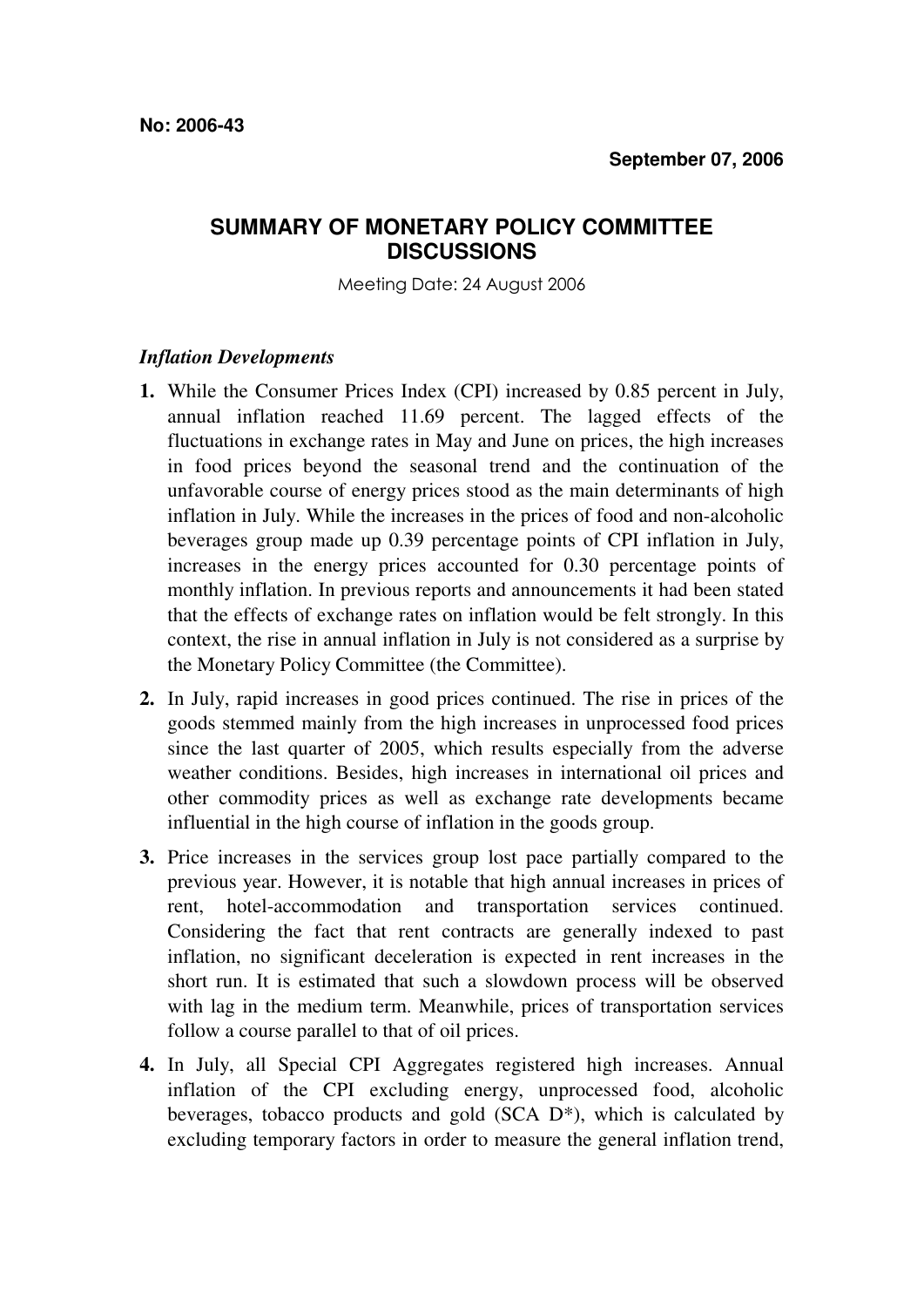continued to rise mainly due to the lagged effects of exchange rate movements on durable goods.

**5.** It is observed that the recent appreciation trend of the New Turkish lira (YTL) led to a significant slowdown in the rate of increase in prices of durable goods in August. Moreover, it is expected that certain groups such as fuel oil and gold, which are directly affected by exchange rates, will push down the consumer prices index in August. As a result of these developments and also in line with the disappearance of the impact of price increases in tobacco products on annual inflation, which was experienced in the same period of last year, annual inflation may decline in August.

## *Factors Affecting Inflation*

- **6.** Recently available data have confirmed our earlier conjecture that economic activity would slow down, albeit not as significantly, in the second half of 2006 due to sluggish domestic demand. In the recent period, increases in relative prices of goods with a high imported component and the rise in credit interest rates are affecting demand for durable goods unfavorably. In July, consumer confidence indices continued to fall in line with the decline in the tendency of spending on houses, automobiles and other durable goods. The downward trend in credits continued in August as well. Liquidity shortages in the market, rises in interest rates and the decline in banks' appetites to extend credits will continue to restrain the increase in credits. Meanwhile, indicators related to the volume of sales in the domestic goods market and the expectations regarding the new orders coming from the domestic market for the next three months, collected as part of the Business Tendency Survey (BTS), maintained the upward trend in July, which was first experienced in June following the rapid decline observed in May. This development encourages the belief that the unfavorable effects of fluctuations in May and June on the general consumption tendency may be temporary.
- **7.** No significant deterioration is observed in the indicators related to the investment demand. Imports of capital goods decreased in June due to foreign exchange rate movements. Nevertheless, production volume in the machinery-equipment, electrical machinery and office equipment sectors increased in the same period. Moreover, one of the BTS indicators, the investment tendency over the next 12 month-period increased in July and August following the slump in June. These developments support our projections that the unfavorable impact of fluctuations in May on investment would be limited. The sustained high production level in the non-metallic minerals sector, which provides raw materials to the construction sector, point to the fact that despite the slowdown in housing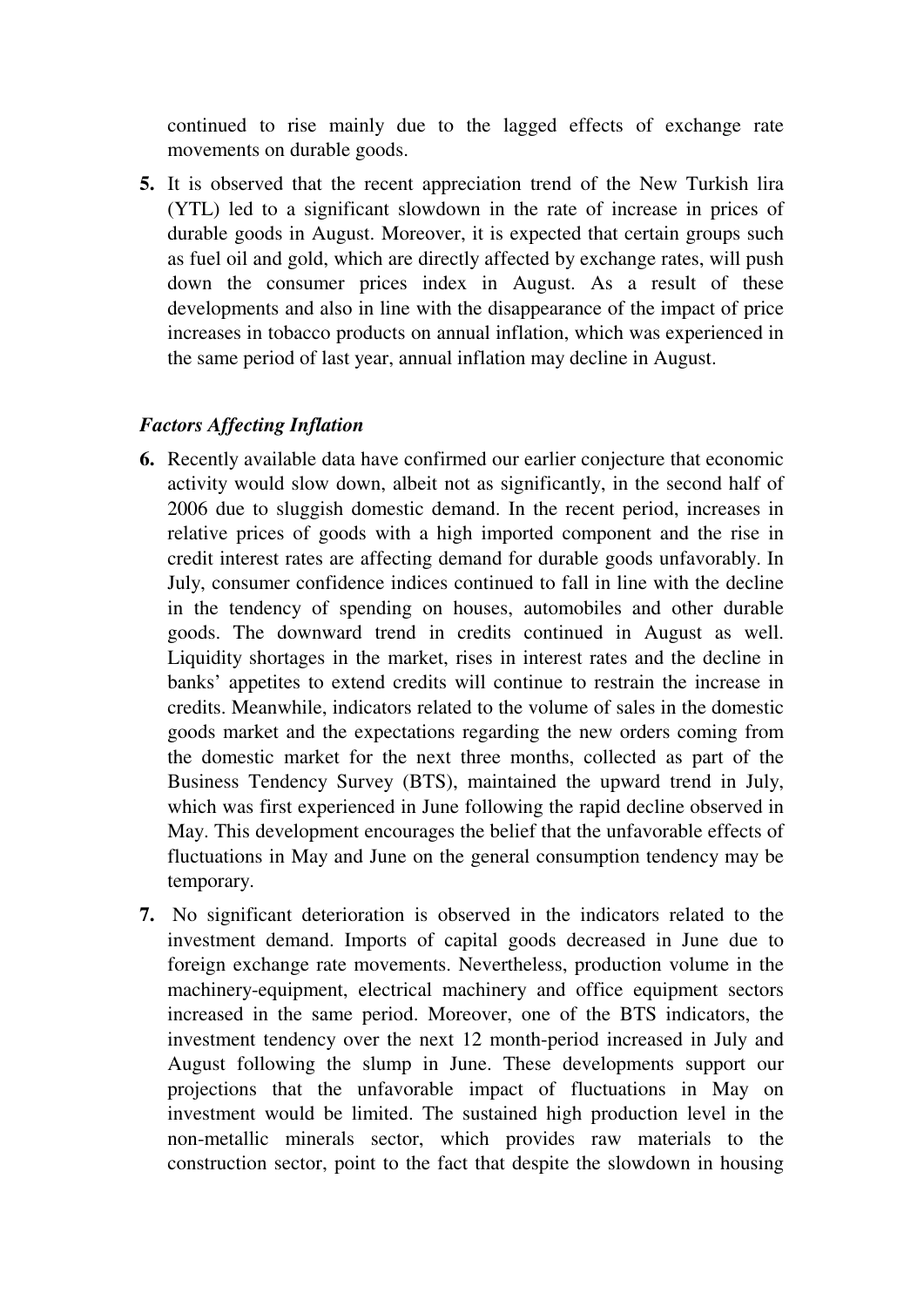loans, the strong investment tendency in the construction sector continues thanks to the already started projects.

- **8.** The rapid increase in exports fuelled by the sustained vigorous economic activity in Europe positively affects the performance of the manufacturing industry. It is forecasted that the manufacturing industry production would grow at a high pace in July just as it did in June. It is estimated that annual growth in industrial production will slightly decrease as of August.
- **9.** The continued rise in relative labor productivity in the manufacturing industry keeps restricting the unit labor costs. There is no significant decline in the investment tendency yet, and this can be considered as a favorable development with respect to the course of the productivity in the medium run.
- **10.** To sum up, factors such as the continuation of the rise in investor confidence in July; the continued rising tendency in consumption items other than motor vehicles and housing; the improved expectations for domestic sales and orders over the next three months; and the strong foreign demand all indicate that the slowdown in total demand might be limited.

## *Risks and Monetary Policy*

- **11.** The effects of the measures taken in June on demand-pull inflation will start to take effect towards the end of the year and will become more apparent by the first quarter of 2007. Since the impact of monetary policy decisions on inflation manifests itself after a certain period of time, the Central Bank needs to act with a medium-term perspective. However, the economic units' tendency to behave in a short-term perspective due to the persistence of their past habits appears as a risk factor that could undermine the effectiveness of policy measures. It has been observed on several occasions in the past that ascribing undue implications on a single month's inflation figure without deep analyzes of the outlook of factors affecting inflation and the developments in the sub-items would increase fluctuations in the financial markets. It should be underlined once more that, rather than shortterm developments in inflation, the trends observed throughout an 18-month period perspective are important for monetary policy decisions.
- **12.** In August, the deterioration in medium-term inflation expectations ceased and moreover a slight improvement was experienced. Generally, it can be claimed that the survey participants expect a gradual decline in inflation in the next two years. However, medium-term inflation expectations are significantly above the targets and this emerges as a risk factor in setting wages and prices. The Committee will keep a close eye on the expectations in the upcoming period and maintain its cautious stance until medium-term expectations of the economic units converge to the targets. It should be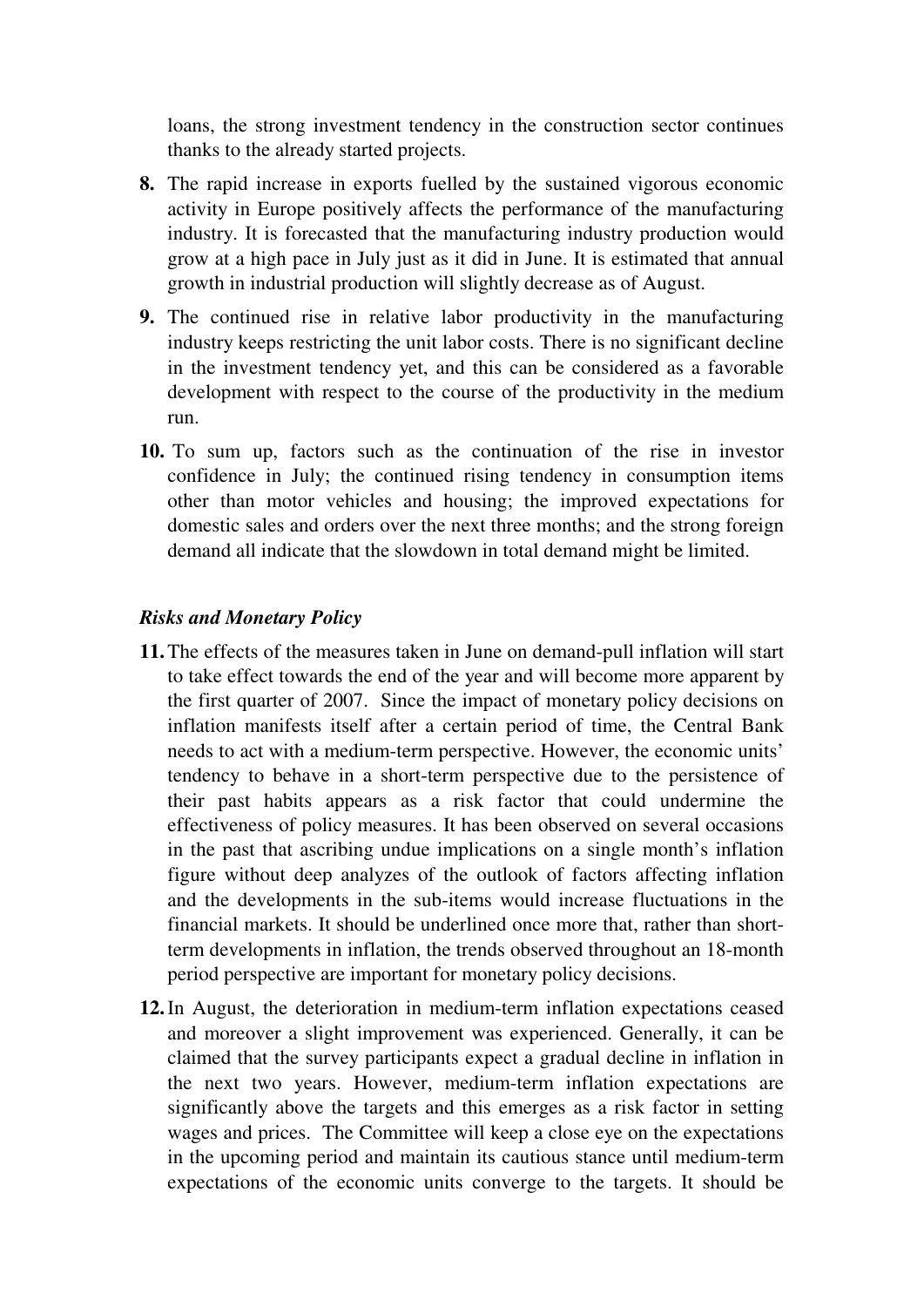borne in mind that the continuity of fiscal discipline and structural reforms is as important as monetary policy in terms of keeping the expectations under control.

- **13.** The Committee emphasizes that, in terms of attaining the 4-percent end-2007 target, it is significantly crucial that the incomes policy must be pursued consistently with the program targets. Moreover, strict adherence to budget limits without resorting to adjustments in public prices and taxes are critical for attaining medium-term targets.
- **14.** There are still uncertainties on the contribution of imported cost factors to the disinflation process in the upcoming period. The volatile course of commodity prices at high levels influences the producer prices. Even if the relative slowdown in demand is expected to ease the pass-through effect from producer prices to consumer prices, developments in this area are still being closely monitored.
- **15.** Recently, international liquidity conditions displayed a relatively favorable course. The fact that US growth and inflation figures were realized below the expectations and thus FED suspended interest rate hikes, has increased the perception that the monetary tightening cycle has come to an end, and which in turn, reduced volatility in emerging markets. Owing to these developments, the risk premium indicators for the Turkish economy have improved moderately. Nevertheless, the picture as to the inflation risks in the USA and whether the FED would deem additional tightening necessary or not are not yet clear. Besides, even if the monetary tightening in developed countries comes to an end, it will not necessarily imply that the global uncertainties have disappeared. Recent analyses point out the fact that the risk of slowdown in the US economy should not be disregarded. Under the scenario that this development could happen earlier than expected, it can be anticipated that global economic uncertainties will persist.
- **16.** In line with the assessments above, the Committee perceives that the medium-term inflation outlook has become slightly more favorable compared to the previous month. However, there is still need to remain cautious for inflation because oil and other commodity prices are still increasing and the expectations are not yet in line with the medium-term targets.
- **17.** In the previous Inflation Report, it was stated that a measured monetary tightening might be necessary in the second half of the year in order to be able to achieve the target for 2007. Committee members made the evaluation that it was still early to signal that the additional monetary tightening is over. Accordingly, they reached a consensus that in case of developments that may adversely affect the medium-term inflation outlook;